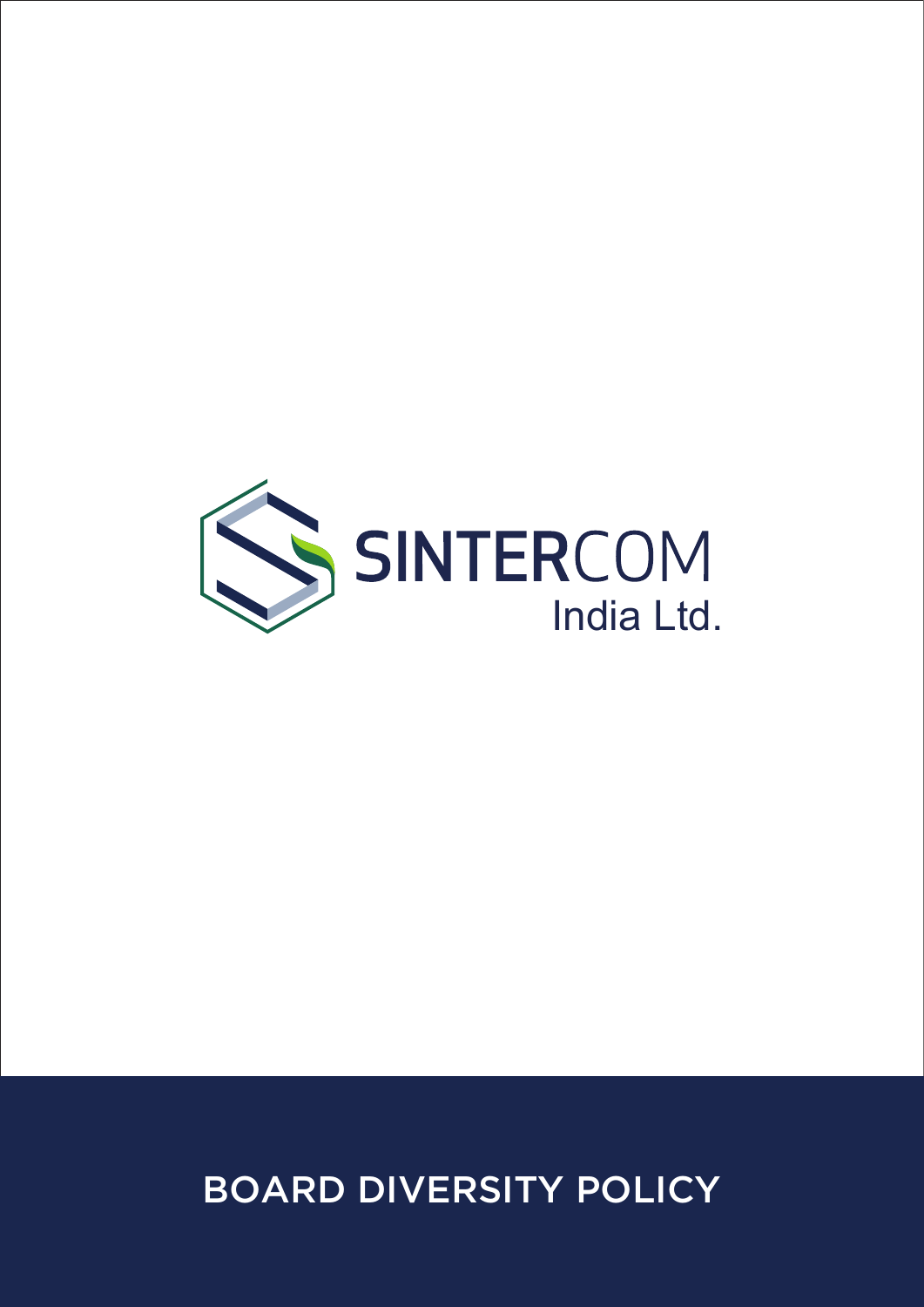### 1. INTRODUCTION

This Policy is in terms of SEBI (LODR) Regulation which provides that all the listed companies shall formulate a Board diversity policy. The Nomination and Remuneration Committee on the recommendation of the Board of Directors may review and amend this Policy from time to time.

## 2. POLICY OBJECTIVE

To ensure a transparent Board nomination process with the diversity of thought, experience, knowledge, perspective and gender in the Board.

## 3. COMPOSITION OF THE BOARD

#### 3.1 EXECUTIVE AND NON-EXECUTIVE DIRECTORS

 The Board of Directors shall have optimum combination of executive and non-executive Directors. Not less than 50% of the directors on the Board shall be Non-Executive Directors.

#### 3.2 INDEPENDENT DIRECTORS

 If the chairman of the Board is non-executive director, non-promoter and is not related to the promoters or person occupying management positions at the Board level or at one level below the Board at least one-third of the Board should comprise of Independent Directors.

In any other case at least 50% of the directors on the Board shall be Independent Directors.

 An Independent director shall hold office for a term of up to five consecutive years on the Board of a Company, but can be appointed as Independent director for second term of five consecutive years with the approval of shareholders obtained by way of special resolution.

 No Independent director shall be appointed for more than two consecutive terms, but such independent director shall be eligible for appointment after the expiration of three years of ceasing to become an independent director.

 Provided that an independent director shall not, during the said period of three years, be appointed in or be associated with the company in any other capacity, either directly or indirectly.

For the purpose of this policy Independent Director means the Independent Director as defined in Clause 16 of LODR.

#### 3.3 WOMAN DIRECTOR

 Subject to the provisions of the applicable laws from time to time the Board of Directors of the Company shall comprise of atleast one-woman director.